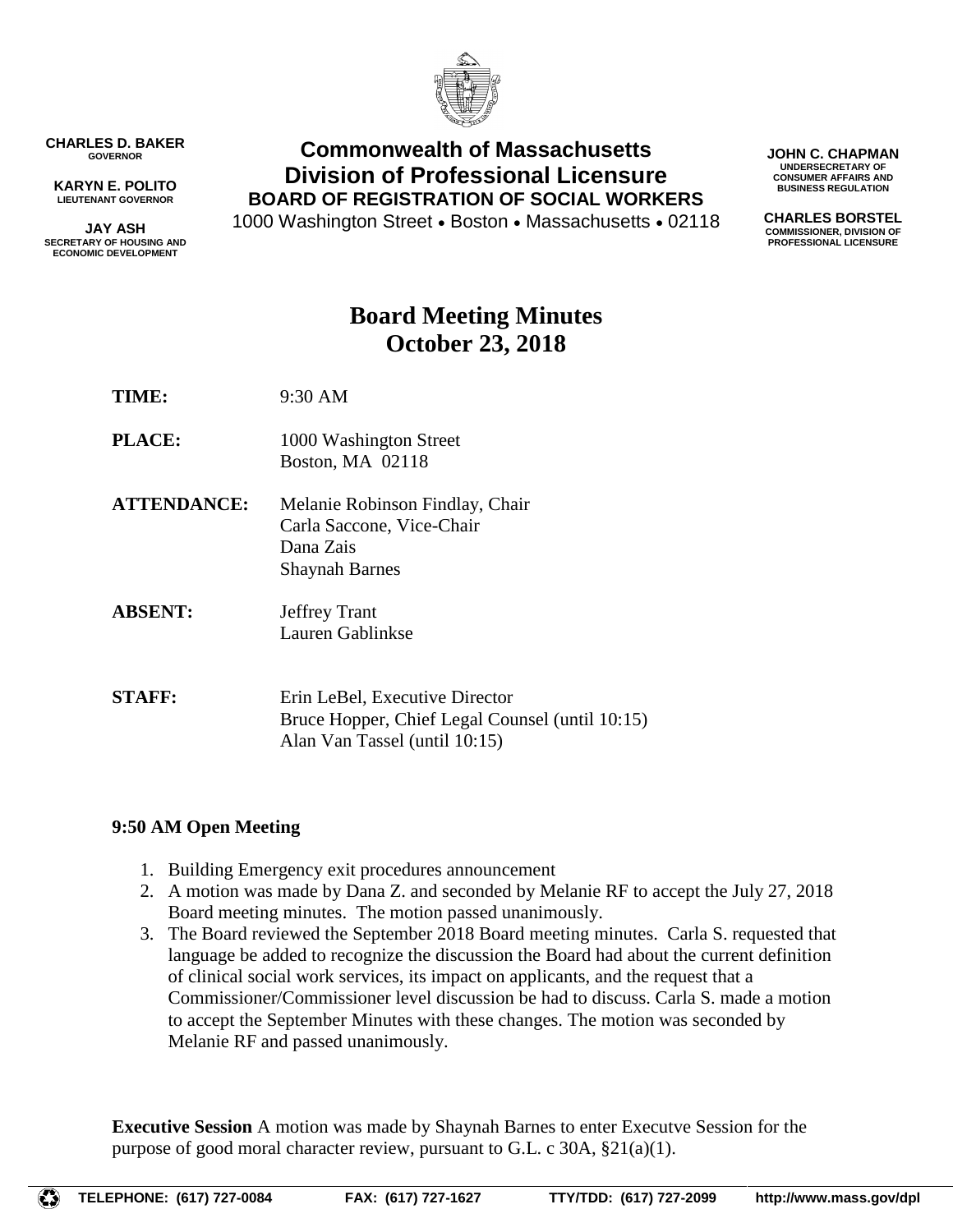#### **Investigative Conference:**

At 10:20 PM, Dana Zais moved to suspend the open meeting and go to into investigative conference pursuant to M.G.L. Chapter 112, Section 65C. Motion was seconded by Carla Saccone and passed unanimously. It is estimated that the Board will return to open session in approximately 90 minutes.

While in closed session the Board made the following decisions:

| 2018-000200-IT-ENF Forward to Prosecutions                                             |
|----------------------------------------------------------------------------------------|
| 2018-000833-IT-ENF Dismiss without prejudice                                           |
| 2018-000544-IT-ENF Dismiss without prejudice                                           |
| 2018-000455-IT-ENF Forward to prosecutions                                             |
| 2017-001228-IT-ENF Review with Board Counsel                                           |
| 2018-000566-IT-ENF Dismiss without prejudice                                           |
| 2018-000665-IT-ENF Forward to prosecutions                                             |
| 2018-000704-IT-ENF Melanie recused, get more information from Office of Investigations |

Return to Open session.

Discussion items:

1. Review correspondence from JN. Request to become re-licensed without an MSW was denied, by a motion from Dana Z, seconded by Carla A., all in favor.

Return to Open Meeting 10:30 AM

- 1. Board reviewed Delegations of Authority and it proposed updates. Motion made by Carla Saccone and seconded by Melanie Robinson Findlay to accept the amendments. The motion passed unanimously.
- 2. Board met with Applicant TF, who is applying for her LICSW. Board discussed her experience and how it is applicable to the requirements for licensure.
- 3. Board met with Applicant DS, and his clinical supervisor. DS, who is applying for his LICSW, met with the Board and discussed with them his experience and how it is applicable to the requirements for licensure.
- 4. Board met with Applicant JQ, and his clinical supervisor. JQ, who is applying for his LICSW, met with the Board and discussed with them his experience and how it is applicable to the requirements for licensure.

11:45 AM A motion was made at 11:45 AM by Carla Saccone to enter into Executive Session pursuant to General Laws Chapter 30A, Section 21(a)(7) to comply with the confidentiality provisions of the MA CORI statute, G.L. c. 66, § 10, G.L. c. 4, § 7, ¶ 26(a), G. L. c. 6, § 172, to review the good moral character of CD.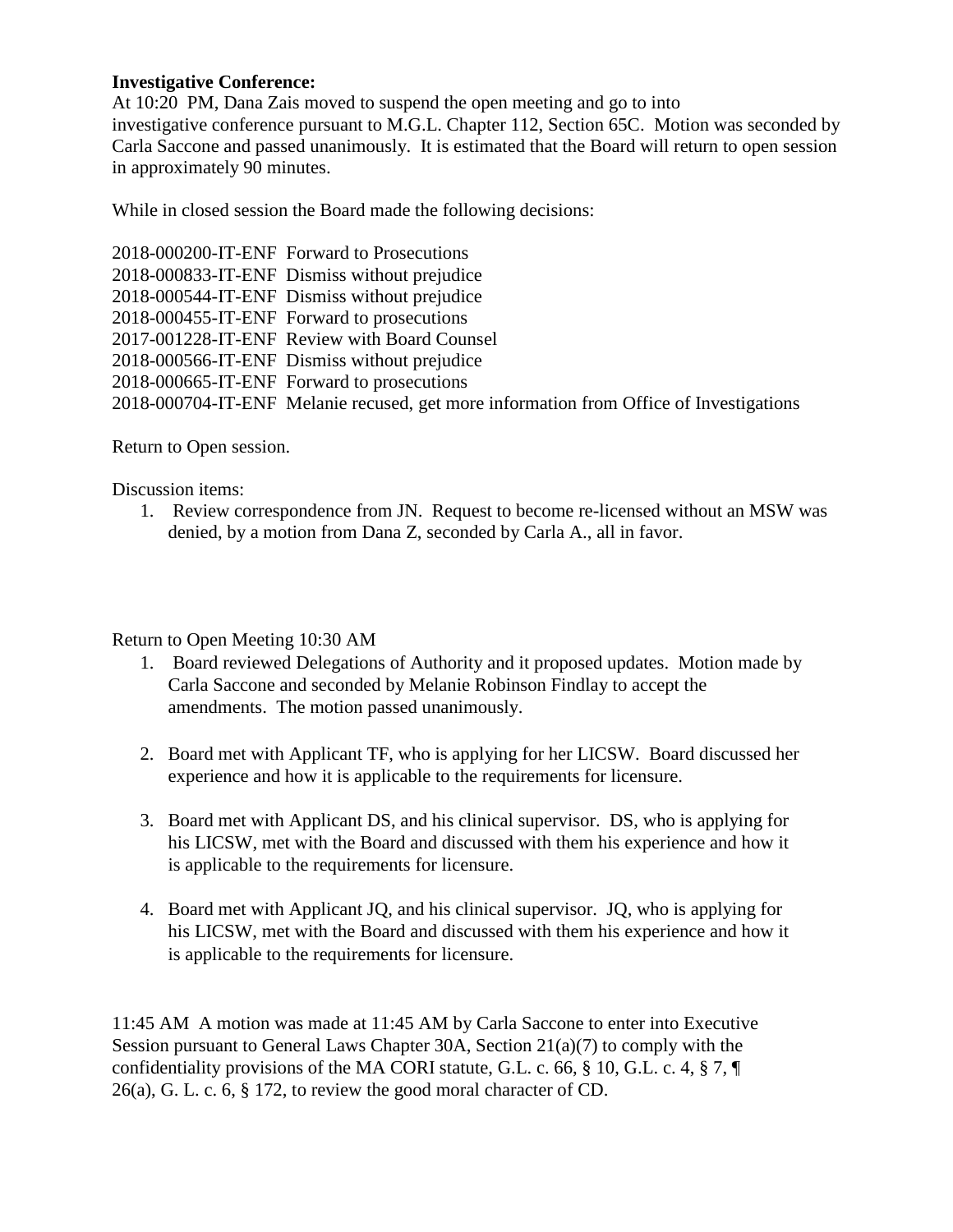The motion was seconded by Melanie Robinson Findlay and a roll call vote was taken with the following result: Melanie Robinson Findlay, yes; Carla Saccone, yes; Dana Zais, yes; Lauren Gablinske, yes.

12:05 PM Return to open meeting

#### **Investigative Conference:**

At 12:05 PM, Dana Zais moved to suspend the open meeting and go to into investigative conference pursuant to M.G.L. Chapter 112, Section 65C. Motion was seconded by Carla Saccone and passed unanimously.

The Chair anticipated that the Board's open meeting would resume in approximately 60 minutes.

For the record, while in Investigative Conference:

#### **Ratified cases from August Conference:**

2018-000544-IT-ENF Schedule Conference 2018-000523-IT-ENF Forward to Prosecutions 2018-000455-IT-ENF Schedule Conference 2018-000561-IT-ENF Dismiss 2018-000552-IT-ENF Forward to Prosecutions 2018-000433-IT-ENF Forward to Prosecutions 2018-000165-IT-ENF Dismiss with Advisory 2018-001521-IT-ENF Dismiss

#### **New cases Reviewed:**

2018-000546-IT-ENF Dismiss 2018-000200-IT-ENF Tabled 2018-000482-IT-ENF Dismiss 2018-000856-IT-ENF Dismiss due to lack of Evidence 2018-000549-IT-ENF Dismiss 2018-000833-IT-ENF Tabled 2018-000664-IT-ENF Forward to Prosecutions

Discussion Items:

1. The Board discussed the definition of Clinical Social Work Services as written in 256 CMR, and the possibility of adjusting the definition. A request was made for a Commissioner/Commissioner level discussion of how current definition affects those LICSW applicants that obtain experience at the Department of Children and Families (DCF).

#### 1:10 pm: adjourn

Respectfully Submitted,